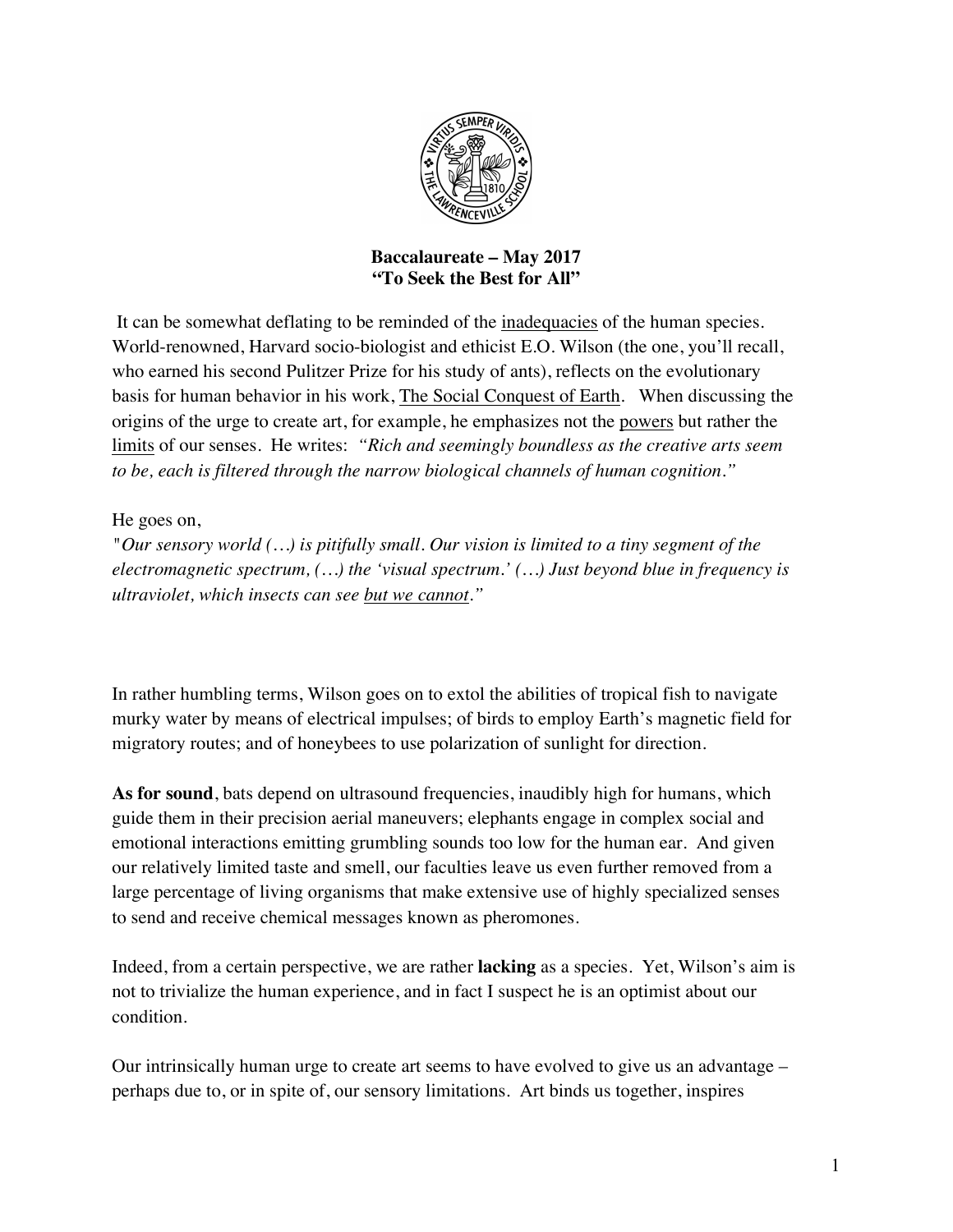deeper social bonds, and creates shared understanding of what matters. The musical compositions of hunter-gatherer societies, he writes, for example, "…invigorate their lives. The subjects within the repertoires include histories and mythologies of the tribe as well as practical knowledge about land, plants, and animals." Songs and dances of these tribal societies, he says, "...draw the ... members together, creating a common knowledge and purpose. They excite passion for action. They are mnemonic, stirring and adding to the memory of information that serves the tribal purpose."

I should add here, **as an aside**, that when I watch the bonding experience of the annual Spring Dance Concert, the crowd response to the Kirby Music Festival, or the enthusiasm of the audience during the Senior School Meeting just last week, this notion of art binding us together and energizing our social interactions seems quite real and relevant to our own tribal experience right here on this campus.

In any case, while Wilson's discussion of the arts begins with our sensory shortcomings, he suggests that these very deficiencies gave rise to a desire to enhance the world around us, to help us see and appreciate idealized beauty, to seek something beyond the simple reality that our senses communicate to us. "To the poet," he writes, "the sun rises in the east and sets in the west, tracking our diel cycles of activity, symbolizing birth, the high noon of life, death, and re- birth…" The poetic metaphor adds deeper meaning and mystery to an already beautiful phenomenon, connecting it more closely to our own lives. So art may distort reality at times, but only as it seeks to reveal something more important, some deeper truth.

Wilson references the writer E. L. Doctorow, who asks us, rhetorically, "Who would give up the *Iliad* for the "real" historical record?" We do not read artistic creations, says Doctorow, "... as a newspaper is read; it is read as it is written, in the spirit of freedom."

Paleolithic bone flutes; the masterful cave paintings found in Lascaux, France and Altimira, Spain; and early sculpted artifacts from the dawn of human history are all examples of aesthetic activity that created better social bonds, a sense of shared purpose, and to some extent an enhanced appreciation <u>for</u> and sense of connection with the surrounding world.

The human urge to create art, in this sense, responds to an evolutionary need in that it provides a social advantage, and ultimately emerges as **a rather important factor in our success**.

This is equally true, according to Wilson, for many of our other distinctly human traits, and if you follow his thinking on various aspects of the human condition, he tries to **challenge** and even **reframe** assumptions about what drives human behavior, assumptions about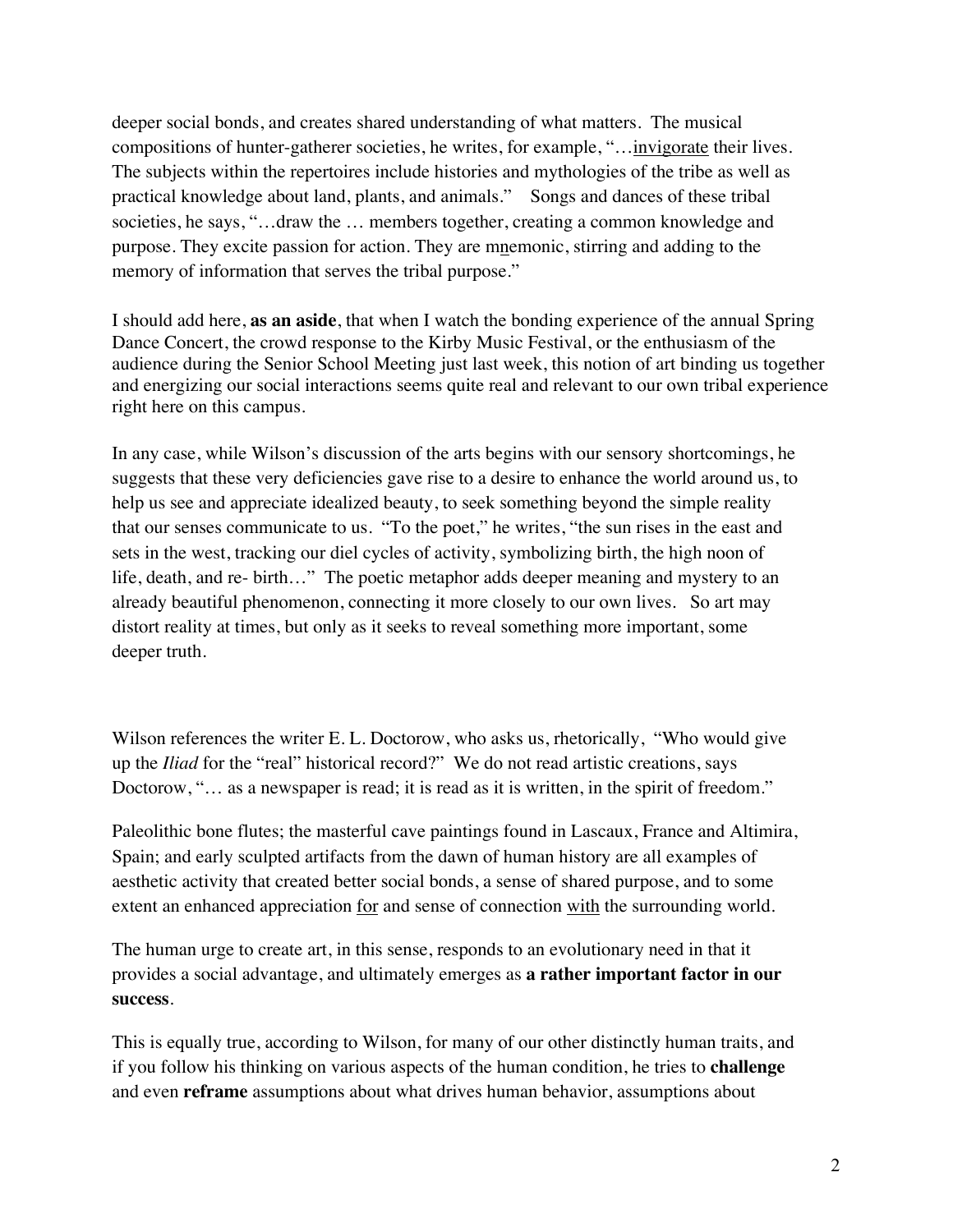certain traits that may not always heretofore have been seen as key to our ability to thrive.

His bigger question in the book, **in fact**, is to examine what leads, **from an evolutionary perspective**, to advanced and highly successful social behavior. And though he acknowledges the importance of **individual selection** – that is, the Darwinian notion of the survival of the fittest, which he refers to as "competitiveness and selfish behavior among group members" -- he also makes a compelling case for the powerful force of **group selection** that *"*tends to create **selfless** behavior, expressed in greater generosity and altruism, which in turn promote stronger cohesion and strength of the group as a whole."

He writes, "An unavoidable and perpetual war exists between honor, virtue, and duty, the products of group selection, on one side, and selfishness, cowardice, and hypocrisy, the products of individual selection, on the other side." Ultimately, he concludes, to a greater degree than previous acknowledged, natural selection has favored group cooperation, selflessness, and the sacrifice of individual needs for the benefit of the group.

Our *virtues, in this sense,* are largely responsible for our success – evolution favors our better impulses. Empathy, compassion, altruism, and cooperation give us an edge in the cut-throat, law-of-the-jungle, cage-fight struggle for survival. Greed, deceit, and selfinterest ultimately offer fewer advantages to our species.

It turns out that respect**,** patient collaboration, and honesty aren't just quaint notions for use around the Harkness table. Living side by side with open-minded cooperation in our Houses is far more than just pleasant etiquette. Our enduring purpose, as our mission states, "… is to inspire the best in each to seek the best for all." Who knew? It sounds as if science is finally catching up to what we have known all along at Lawrenceville.

I find this perspective reassuring, and it reinforces my own faith in humanity. As we study the world and our place in it, we spend a great deal of time dwelling on the negative, tragic side of human behavior. We catalogue the catastrophe of war, the crime of slavery, the tragedy of genocide. The human capacity to abuse, to exploit, and to brutally mistreat each other is well established and at times can seem limitless.

But repeatedly failing to measure up as a species does not mean we stop aspiring to live good lives or to create just societies.

• Just because there are lies does not negate the importance of "Truth" as an ideal.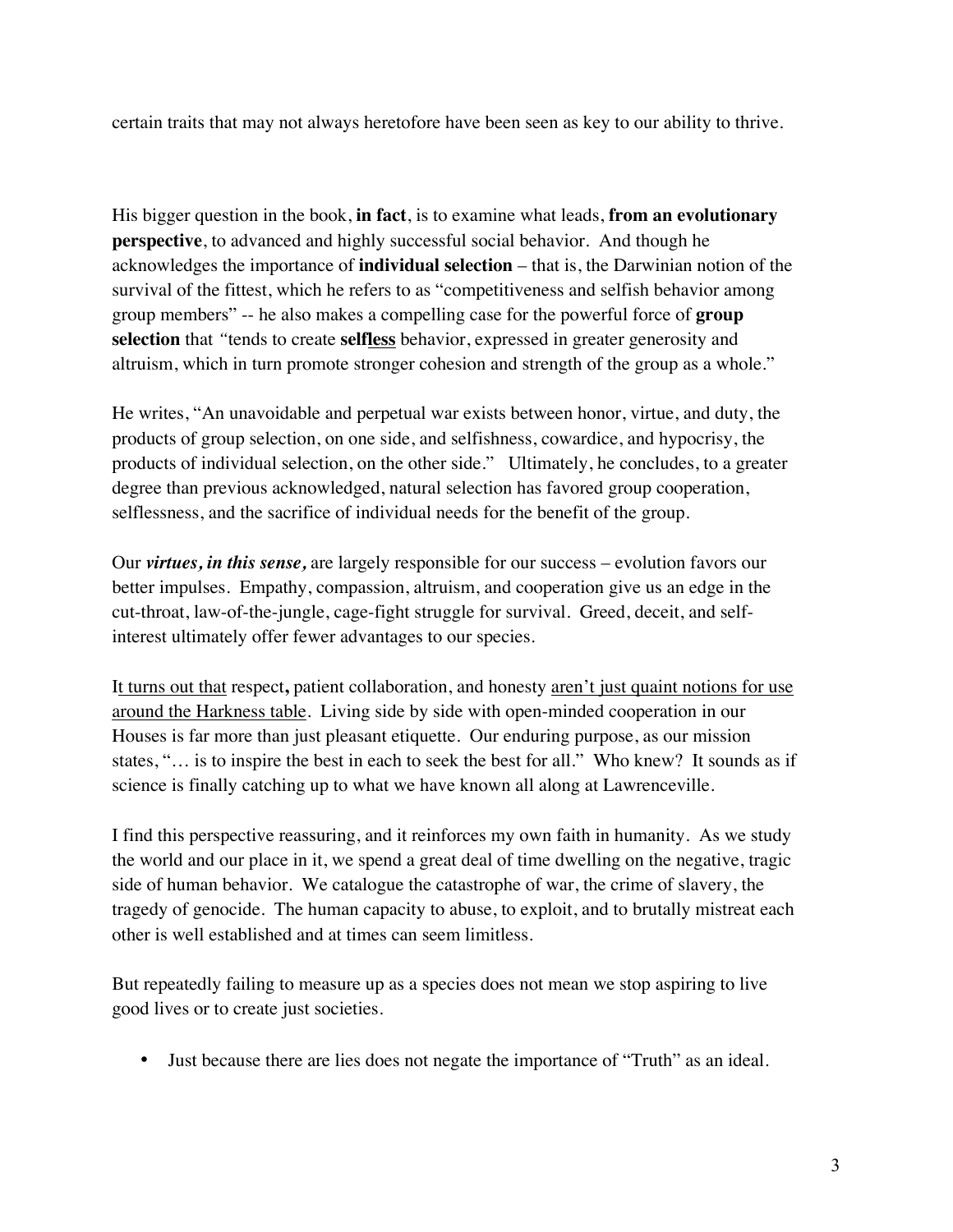- Merely because cruelty seems pervasive in human interactions does not mean we must be defined by it.
- Even if mistrust of "the other" seems embedded in our psyche, we feel better when we resist and overcome that instinct.

While we may have weak sensory powers, we have strong **imaginations**, developed and enhanced through our artistic endeavors, and we can imagine **what could be** – we can imagine

- better social justice,
- a more equitable economic system,
- a more peaceful world.

The world, in fact, for all its tricks and deceptions, for all its tragedies and disappointments, can be a wonderful place.

- Whether we take Wilson's biological basis for our altruism;
- whether we prefer to see divine intervention;
- or whether we attribute it simply to the deeply ingrained traditions of goodness and integrity at a place like Lawrenceville, we humans are moved by stories of compassion that help us to see noble possibilities in our lives.

We find it all the time in literature. Every time I reread Dickens' A Tale of Two Cities, I am inspired by Sydney Carton's act of redemptive self-sacrifice. Taking Charles Darnay's place in line for the guillotine, he feels deep satisfaction in allowing someone else to live in his stead:

"It is a far, far better thing that I do, than I have ever done; it is a far, far better rest that I go to than I have ever known."

Real stories may be even more compelling. There is the heroism of the Bulgarian Bishop Metropolitan Kirill who incited crowds of bystanders to block the Nazi deportation of Jews to death camps. The success of these efforts in Bulgaria during WWII led to the cessation of Nazi efforts to round up and deport Jews and meant that at the end of the war, Bulgaria was the only European nation whose Jewish population was greater than it had been at the beginning.

There was the Iranian Oscar Schindler, Abdol-Hosein Sardari Qajar, the wartime Iranian envoy to Paris during WWII. He risked his life to save thousands of Jews from deportation by issuing forged passports. Given the current state of affairs between Israel and Iran, it is especially worth noting this minor chapter of history. He began with Jews of Iranian decent, but when Jews of all origins began coming to him for help, he realized the extent of the Nazi plan for annihilation, and he redoubled his efforts.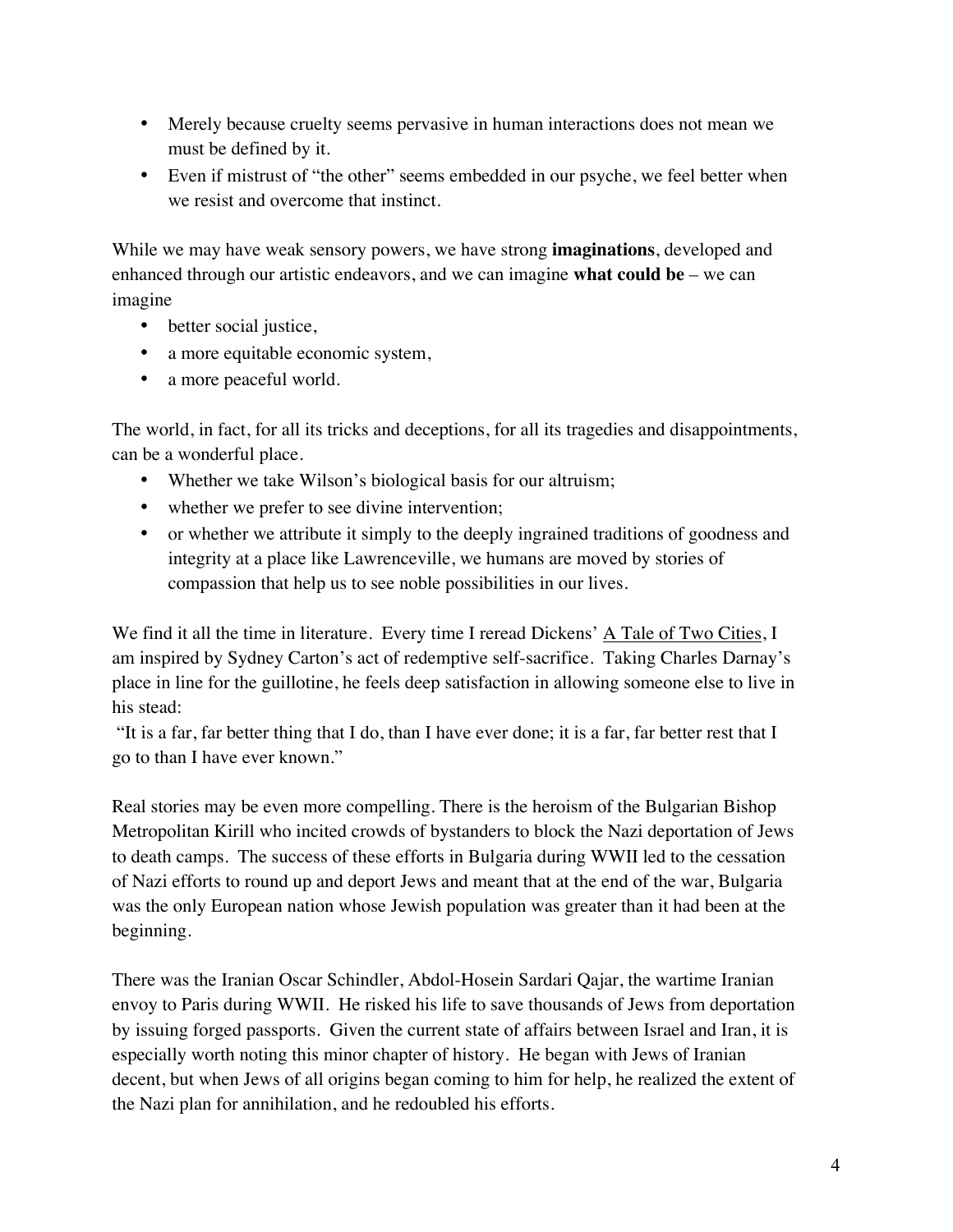I am inspired when I hear of Senator John McCain, who spent over 5 years as a prisoner of war in North Vietnam, enduring torture and privation. Though he could have used his political connections to gain his freedom, he refused to leave until other prisoners who had been there longer were **first** released.

Our all-school read this summer is Just Mercy by Bryan Stephenson, who rose up from very modest roots, defied vestiges of segregation that might have held him back, and made his way to Harvard Law School. Instead of pursuing a much more lucrative future, he headed after law school to Montgomery, Alabama where he started the Equal Justice Initiative, which advocates for fair treatment for the poor and minorities in the criminal justice system. The stories he tells are heartbreaking, which make his successes over the decades all the more remarkable and uplifting.

Or one might be inspired by a rather different kind of heroism, the selfless act displayed by navy veteran

Wesley Autrey, the "Hero of Harlem," who spontaneously leaped onto the subway tracks in the face of an oncoming train to shelter a man who had fallen and could not get up. He pinned the man down and let the train pass overhead, coming so close that it left a smudge of grease upon his cap. Afterwards, he told a reporter: "I don't feel like I did something spectacular; I just saw someone who needed help. I did what I felt was right."

Humans faced with impossible choices follow their better impulses all the time. Individuals have tremendous power to do the right thing, to make a difference, to stand up for what is right, "**to seek the best for all**."

And if you have learned anything in your time at Lawrenceville, it is that **the only life worth living** is one constructed around such ideals. We don't need E.O. Wilson to provide us with an evolutionary basis for doing good, **but I suppose it helps to know that natural selection is on our side**.

All of you Fifth Formers assembled here, poised to graduate, are about to step across a threshold. You have been in a protected place, a place built upon the notions of trust, integrity, and fundamental respect for others.

And you go off into the world knowing that these things matter –This is the **most important knowledge** that you, our graduates, take from this school.